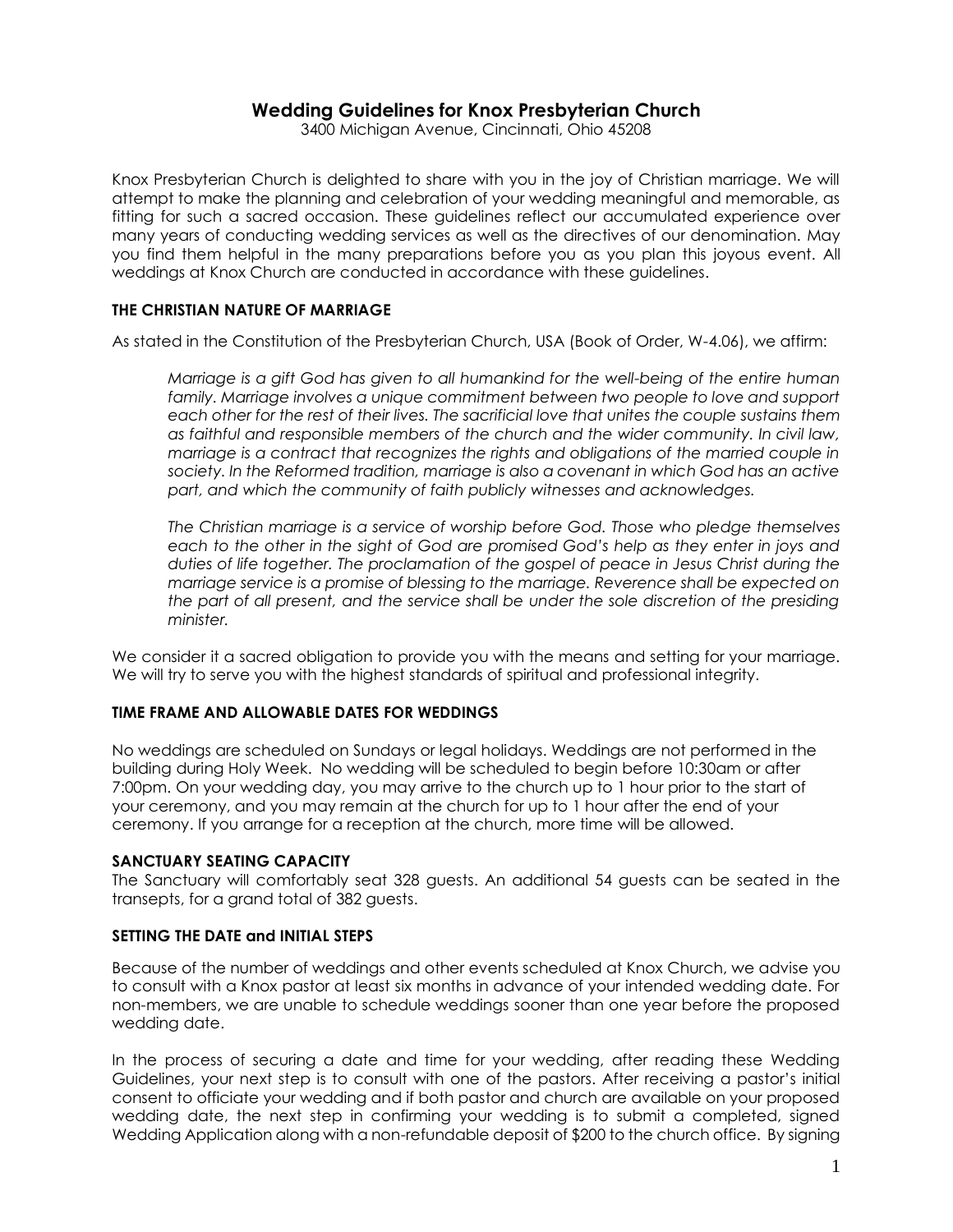the application, you confirm that you have read and agree to abide by the Knox Church Wedding Guidelines. A wedding date is not confirmed until the deposit and signed application have been received and accepted. The pastor will be in touch with you as soon as possible upon receiving these items to confirm your wedding date.

# **MARRIAGE PREPARATION SESSIONS**

Once the wedding date and time have been confirmed by the officiating pastor, it will be your responsibility to make an appointment with the pastor to begin marriage preparation sessions. The pastor who will officiate your wedding is required by Presbyterian law to meet with both of you prior to the wedding.

Together you will discuss the nature of and the privileges and obligations you will assume in Christian marriage, as well as the details of the rehearsal and ceremony. The pastor may require one or several consultations. These sessions provide an informal atmosphere in which to plan your wedding and support you in this important time in your lives. Anything shared with the pastor in these consultations will be held in the strictest confidence. Our pastors also stand ready to assist you after your wedding in any way possible.

### **WEDDING CEREMONY PARTICIPANTS**

The wedding ceremony and rehearsal are under the direction of the officiating pastor and a wedding coordinator who will be assigned by the church. Our wedding coordinators are trained to assist the pastor with the rehearsal, to instruct the attendants and ushers, and to facilitate the actual wedding ceremony. Should you retain a wedding consultant, his or her services at the church are to be limited solely to arrangements of gown and apparel.

A Knox Church pastor will participate in all weddings held at Knox. However, if you desire the participation of an additional clergyperson or other individual at your wedding, permission may be granted by the Knox pastor who would then also invite the desired individual to assist in the ceremony. Therefore, no person should be invited to participate until you have discussed this matter with the officiating pastor.

Children are welcome to participate in the ceremony but experience leads us to discourage the participation of children under four years of age.

### **WEDDING MUSIC**

The marriage service is a joyful and reverent worship celebration. Music used for the ceremony should be meaningful to the couple, but care should be taken that it also reflects an appropriate sentiment.

The Knox Church organist plays for all wedding ceremonies when an organist is desired. (A decision by the couple to go against this policy will not reduce wedding fees.)

After the wedding is confirmed and wedding conferences with the pastor have begun, but before music plans are made, the couple should contact Knox organist Dr. Christina Haan, [damehaan@cinci.rr.com](mailto:damehaan@cinci.rr.com) for a planning/advising conference. Until this conference is held, guest singers and instrumentalists should not be invited to participate. If desired, the Knox organist can suggest professional musicians for your wedding. Final approval of guest musician(s) rests with the Knox organist.

### **WEDDING REHEARSAL**

Your wedding rehearsal will be directed by the officiating pastor, assisted by the Knox wedding coordinator. The purpose of a rehearsal is to prepare for the service of worship. All participants should observe this in decorum. The rehearsal is normally 30-45 minutes in length on the day preceding your wedding day and should not be scheduled to begin later than 6:30 PM. Because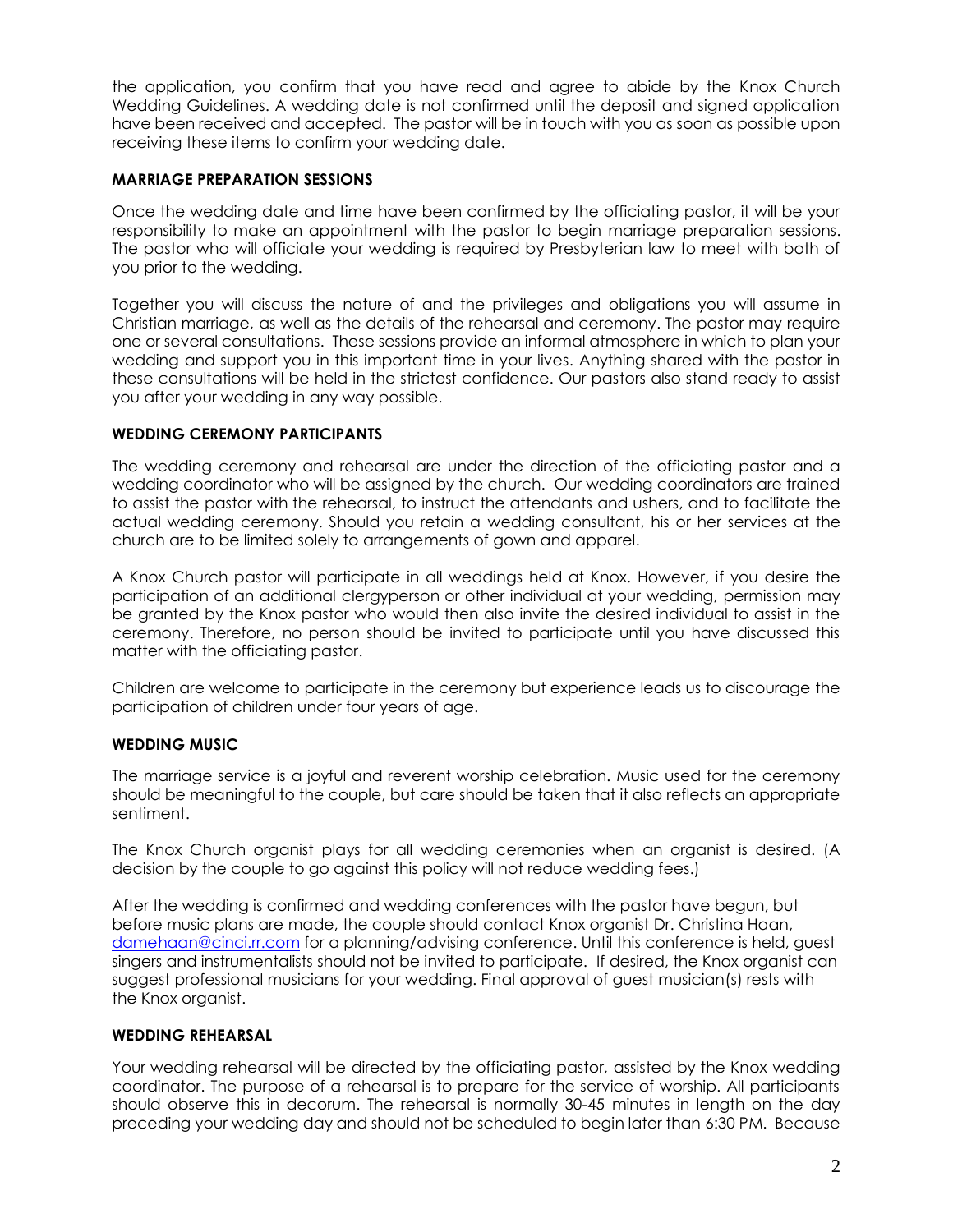there may be other events scheduled in the church on the same evening, it is extremely important that all members of your party arrive on time.

# **PHOTOGRAPHERS AND VIDEOGRAPHERS**

Please convey these guidelines to the photographer and/or videographer at the time you are securing their services. Your photographer should be asked to report to the wedding coordinator upon arriving at the church for a review of these guidelines.

No photos may be taken during the service, except for available-light photographs taken from the side aisles. Flash pictures may be taken at the back of the church only as the wedding party enters. However, flash pictures are absolutely forbidden during the service by either your photographer or guests.

You may video your ceremony. However, like still photographs, no special lighting may be used, and the camera must remain in a stationary position in the balcony. Video cables may not be run across the church floor.

Photographers and videographers may not move around in view of the guests.

The church is normally open one hour before the ceremony. Many couples utilize this time for photographs of the families and wedding party. The church will then remain open for photographs up to one hour following the service for additional pictures. However, please keep this time to a minimum out of respect for church staff and volunteers.

It is expected that the photographer and/or videographer will consult with the Knox wedding coordinator prior to the wedding. A visit to the church before the wedding is strongly encouraged to become familiar with the space and discover any questions or concerns to inquire about before the wedding day.

Picture-taking by guests during the ceremony is discouraged. Your wedding ceremony is a worship service and we ask that you and your guests help see that these guidelines are observed by all.

PHOTOGRAPHERS should please carefully observe the following guidelines:

General:

- Photographer should report to the Knox wedding coordinator as soon as possible upon arrival to the church.
- During the ceremony:
	- o Photographer must remain quiet and inconspicuous, not moving around in view of guests.
	- o Flash photography is not permitted during the ceremony.
	- o Non-flash (available light) photos may be taken only from the balcony or through the windows of narthex at the back from the church.

Processional:

- Photos may be taken of each person as they process down the aisle
- The photographer may stand no more than 8 pews inside the sanctuary, from the narthex. It is best and preferred to stand in a pew unoccupied by wedding guests.

Recessional:

• Photos (flash or available light) of the recessional may be taken, but the photographer needs to stand in the narthex while doing so.

VIDEOGRAPHERS should please carefully observe the following guidelines:

General: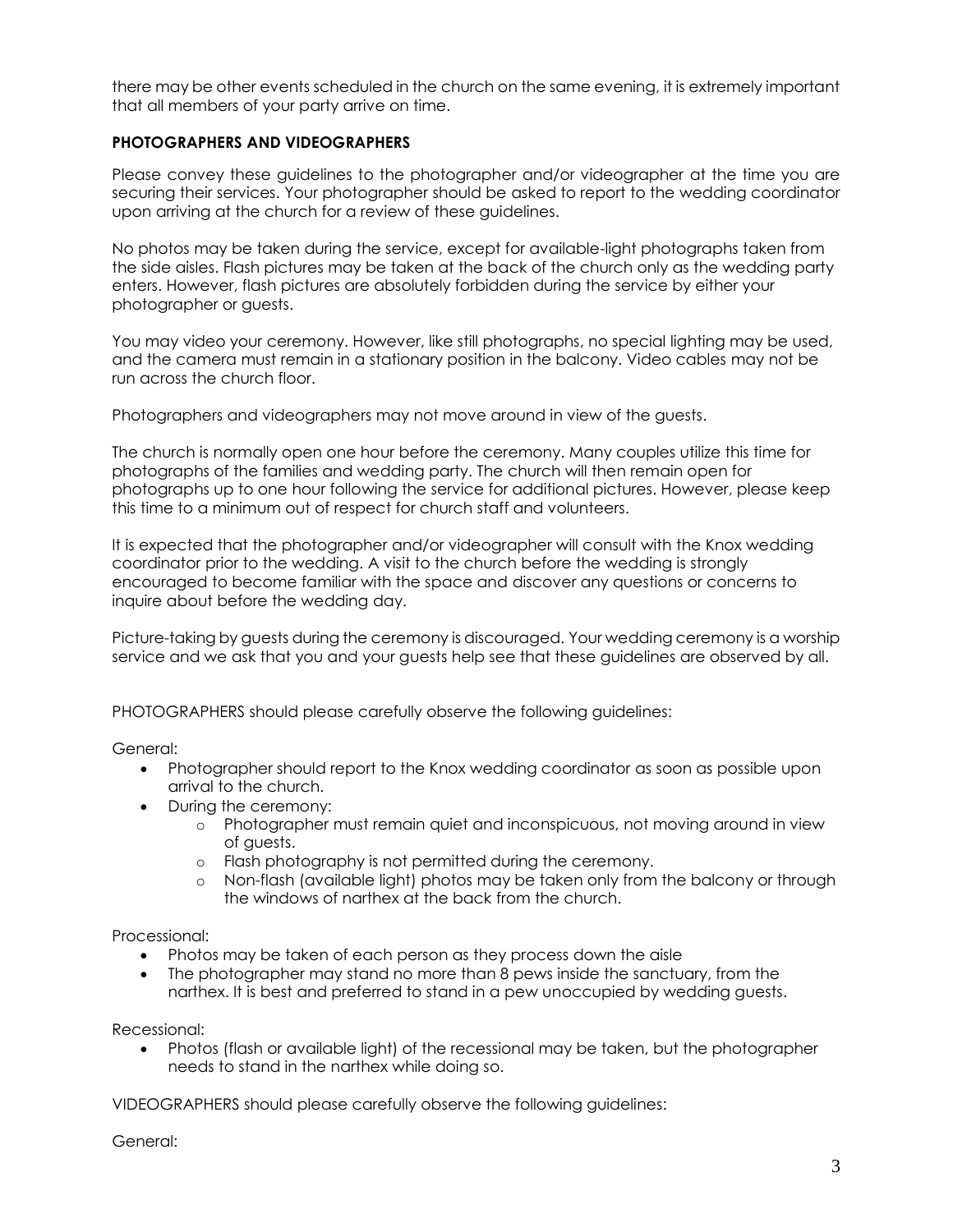- Videographer should report to the Knox wedding coordinator as soon as possible upon arrival at the church.
- Care should be taken not to run video cords/cables across the church floor in the path of foot traffic.
- Arrangements for wireless microphones must be made with the officiating pastor before the wedding ceremony.
- Videographer must remain quiet and inconspicuous, not moving around in view of guests.
- No special lighting may be used, only available light.
- Video cameras will be permitted only in the balcony of the sanctuary, the transepts, or the narthex (not in the center aisles, side aisles, or chancel area).

Processional:

- Video may be taken of each person as they process down the aisle
- The videographer may stand no more than 8 pews inside the sanctuary, from the narthex. It is best and preferred to stand in a pew unoccupied by wedding guests.

Recessional:

• Video of the recessional may be taken, but the videographer needs to stand in the narthex while doing so.

### **WEDDING DECORATIONS AND EFFECTS**

We encourage minimal decorations and they should be carefully planned. The couple should connect the florist with the Knox Church wedding coordinator regarding plans for the delivery of decorations. We recommend that flowers be placed only on the sanctuary reredos or the chancel floor. It is also possible to use ribbon or simple arrangements of flowers on the pews in the center aisle. Please do not use tape, glue, tacks, staples, or nails to secure decorations to the pews. Should you desire to keep the floral decorations from your wedding, please make arrangements to have them removed immediately following the ceremony.

For aesthetic and safety reasons, we ask that no aisle runners be used. We also ask that nothing be thrown as the couple departs the church following the wedding, i.e. flower petals, rice, bird seed, etc. (Blowing soap bubbles is permissible outside the church.)

### **PARKING**

Knox Church has two parking lots available for guests. You can find more information regarding parking in Hyde Park at knox.org.

### **ALCOHOL USE AND SMOKING**

Alcoholic beverages, smoking and vaping are not permitted on Knox Church property.

### **SUMMARY AND TIMELINE FOR SCHEDULING YOUR WEDDING AT KNOX CHURCH**

- 1. Contact one of the Knox Church pastors for an initial consultation and to inquire about pastor and church availability.
- 2. Complete and sign the Wedding Application and return it to the church office with the \$200, non-refundable deposit.
- 3. Once a pastor has confirmed your wedding, contact the pastor to make an appointment to begin marriage preparation sessions.
- 4. After the initial marriage preparation session, arrange an appointment with the church organist.